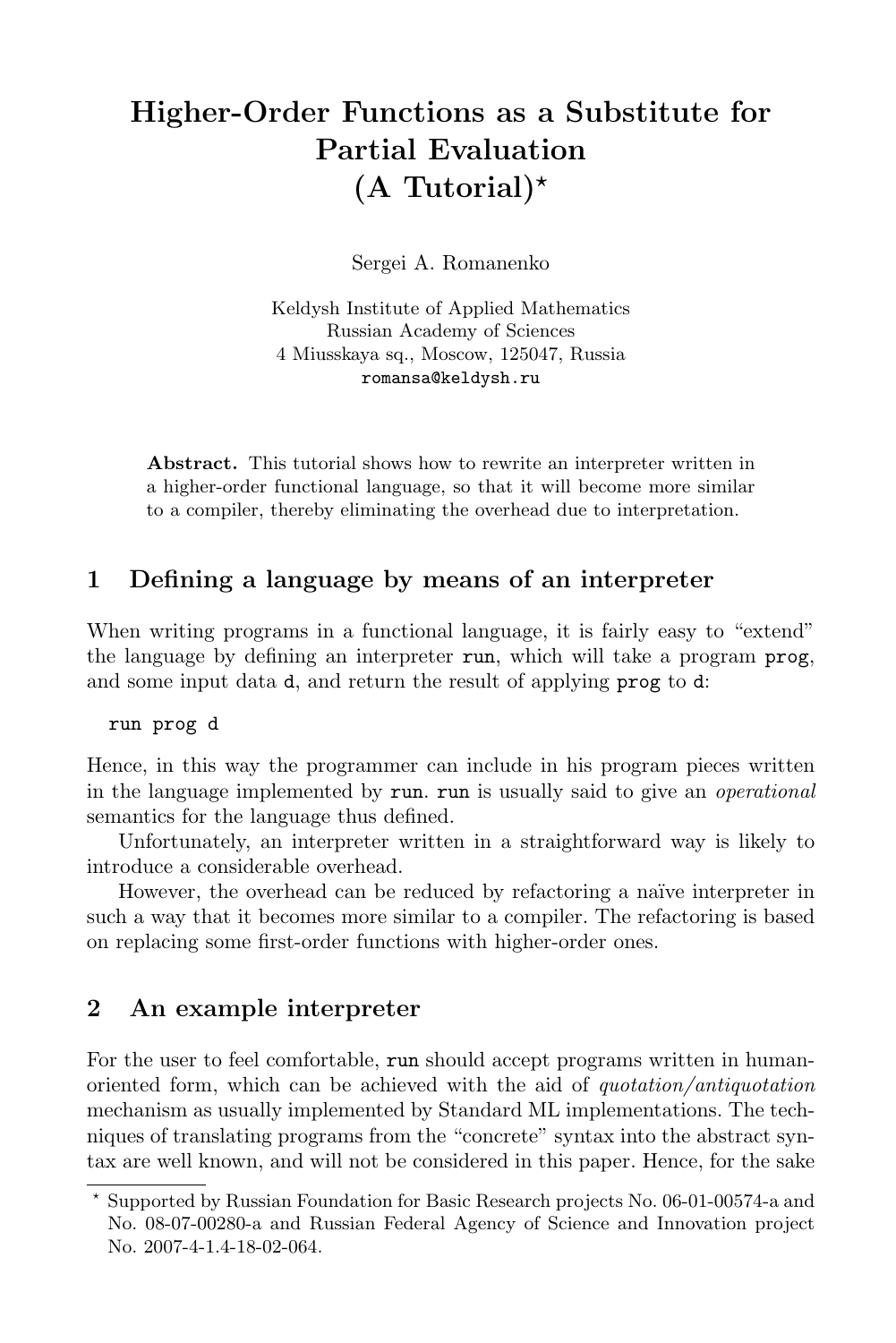```
146 Sergei A. Romanenko
datatype exp =
    INT of int
  | VAR of string
  | BIN of string * exp * exp
  | IF of exp * exp * exp
  | CALL of string * exp list
type prog =
  (string * (string list * exp)) list;
```
Fig. 1. Abstract syntax of programs.

```
val fact_prog =
\Gamma("fact", (["x"],
  IF(
    BIN("=", VAR "x", INT 0),INT 1,
    BIN("*",
      VAR "x",
      CALL("fact",
         [BIN("-", VAR "x", INT 1)])))))
];
```
Fig. 2. A program in abstract syntax.

of simplicity, run is supposed to accept programs represented by abstract syntax trees.

As an example, we shall consider a function run having type

val run : prog -> int list -> int

A program will be a list of mutually recursive first-order function definitions, each function accepting a fixed number of integer arguments, and returning an integer. The abstract syntax of programs is shown in Figure 1.

For example, the well-known factorial function

```
fun fact x =if x = 0 then 1 else x * fact (x-1)
```
when written in abstract syntax, takes the form shown in Figure 2. Combining the interpreter run and the program fact\_prog, we can define the function fact computing factorials of integers: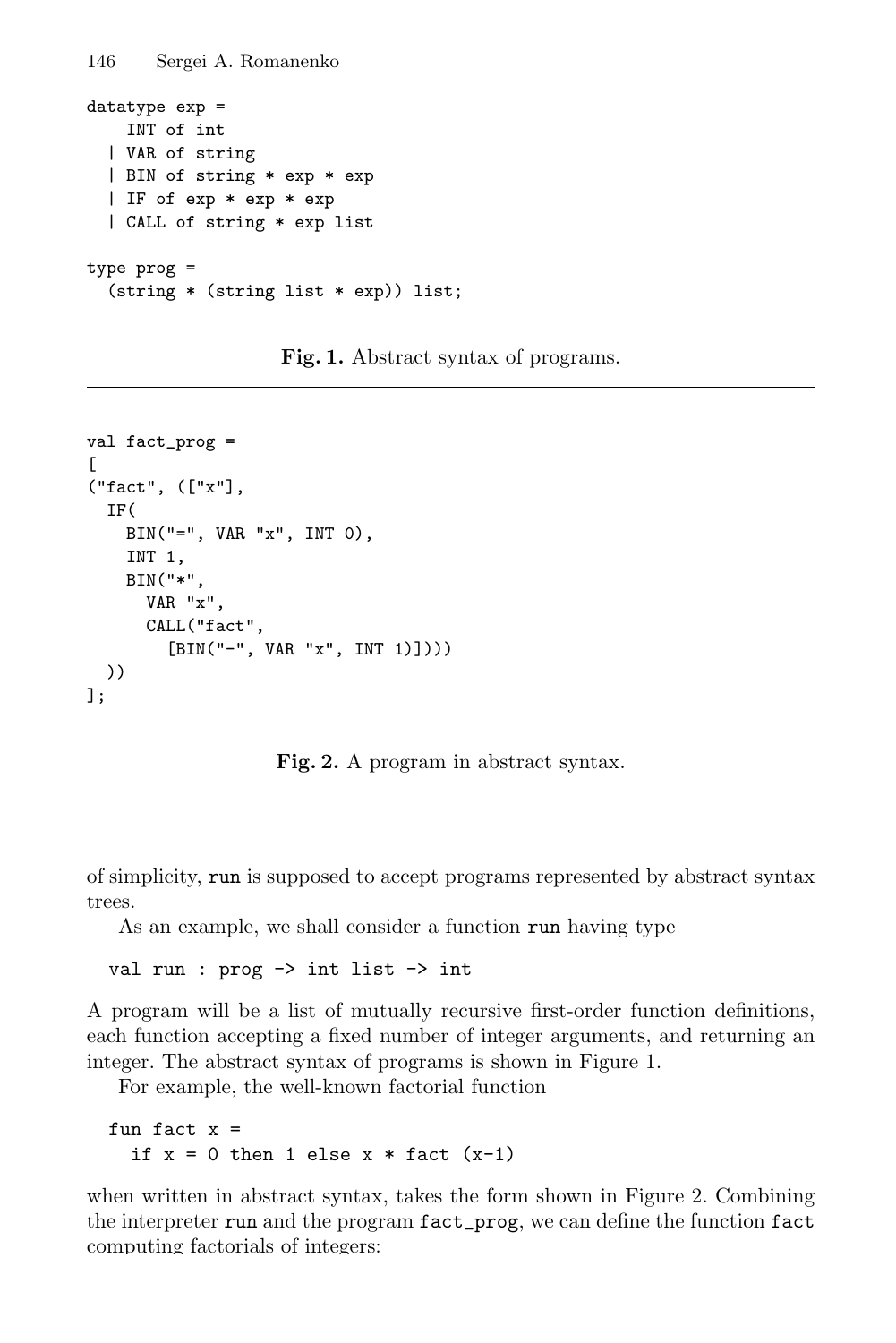```
fun eval prog ns exp vs =
 case exp of
   INT i \Rightarrow i| VAR n =>
      getVal (findPos ns n) vs
  | BIN(name, e1, e2) =>
      (evalB name) (eval prog ns e1 vs,
                    eval prog ns e2 vs)
  | IF(e0, e1, e2) =>
      if eval prog ns e0 vs <> 0
      then eval prog ns e1 vs
      else eval prog ns e2 vs
  | CALL(fname, es) =>
      let
        val (ns0, body0) =lookup prog fname
        val vs0 =evalArgs prog ns es vs
      in eval prog ns0 body0 vs0 end
and evalArgs prog ns es vs =
 map (fn e => eval prog ns e vs) es
fun run (prog : prog) vals =
 let val (, (ns0, body0)) = hd prog
 in eval prog ns0 body0 vals end
```
Fig. 3. First-order interpreter.

```
fun fact x = run fact\_prog [x];fact 4;
```
The interpreter run can be defined in a straightforward way (see Figure 3). Some auxiliary declarations used in this interpreter (and further examples) can be found in Figures 4 and 5.

## 3 Denotational definition

If the program being executed contains a loop, the interpreter may analyze the same fragments of the source program again and again, which slows down the execution. Let us try to eliminate this overhead by rewriting our interpreter in denotational style.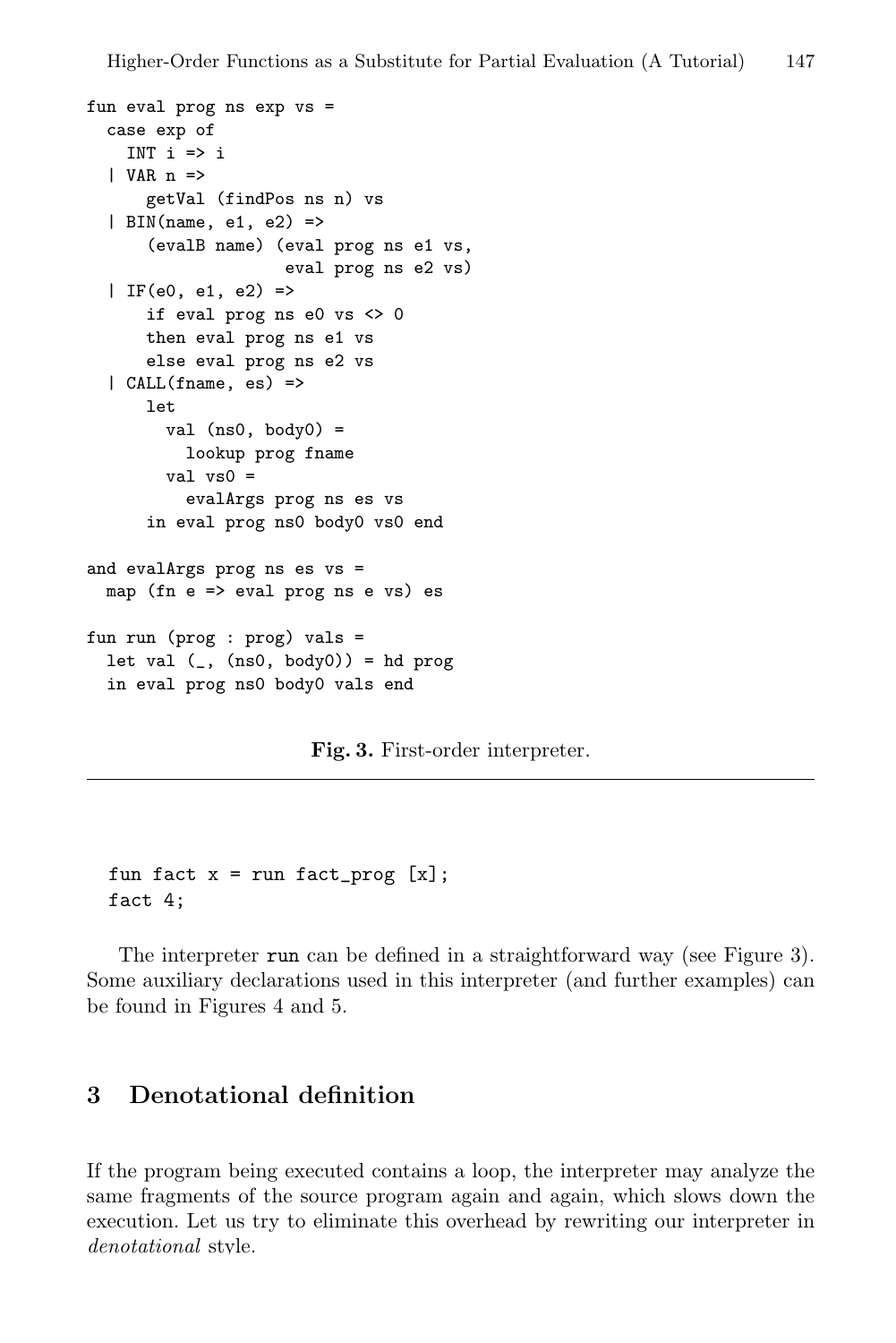```
fun findPos ns n =
  let fun loop [] i = raise Fail "findPos"
        | loop (n0::ns) i =
            if n = n0 then i
                      else loop ns (i+1)
  in loop ns 0 end
fun getVal 0 vs = hd vs
  | getVal n vs = getVal (n-1) (tl vs)
fun lookup [] n = raise Fail "lookup"
  | lookup ((k, v) :: rest) n =if k=n then v else lookup rest n
```
Fig. 4. Look-up functions.

```
fun evalB "+'" = op +| evalB "-" = op -
  | evalB "*" = op *
  | evalB "=" =
      (fn(x, y) \Rightarrow if x = y then 1 else 0)| evalB | : int * int - int =(raise Fail "evalB")
```
Fig. 5. Meaning of primitive operators.

#### 3.1 What is a denotational definition?

A denotational definition is essentially a compiler that maps the source program prog into its "meaning"  $[prog]$ , a function that, given the input data, will produce the result of running prog with that input.

There is an additional requirement any denotational definition must satisfy: namely, the meaning of each program fragment must be formulated in terms of the meanings of its constituent parts. The interpreter in Figure 3 violates this requirement, because the function eval takes as arguments both an expression and the whole program. Hence the meaning of an expression is defined via the meaning of the whole program.

This subtle point can be illustrated by contrasting two definitions of the Pascal construct while exp do st .

The semantics of statements can be given via a function evalS, which takes as arguments a statement st and a store s, and returns a new store evalS st s .

Figure 6 shows a version of evalS that is not denotational, because evalS recursively calls itself passing as argument the same fragment of the source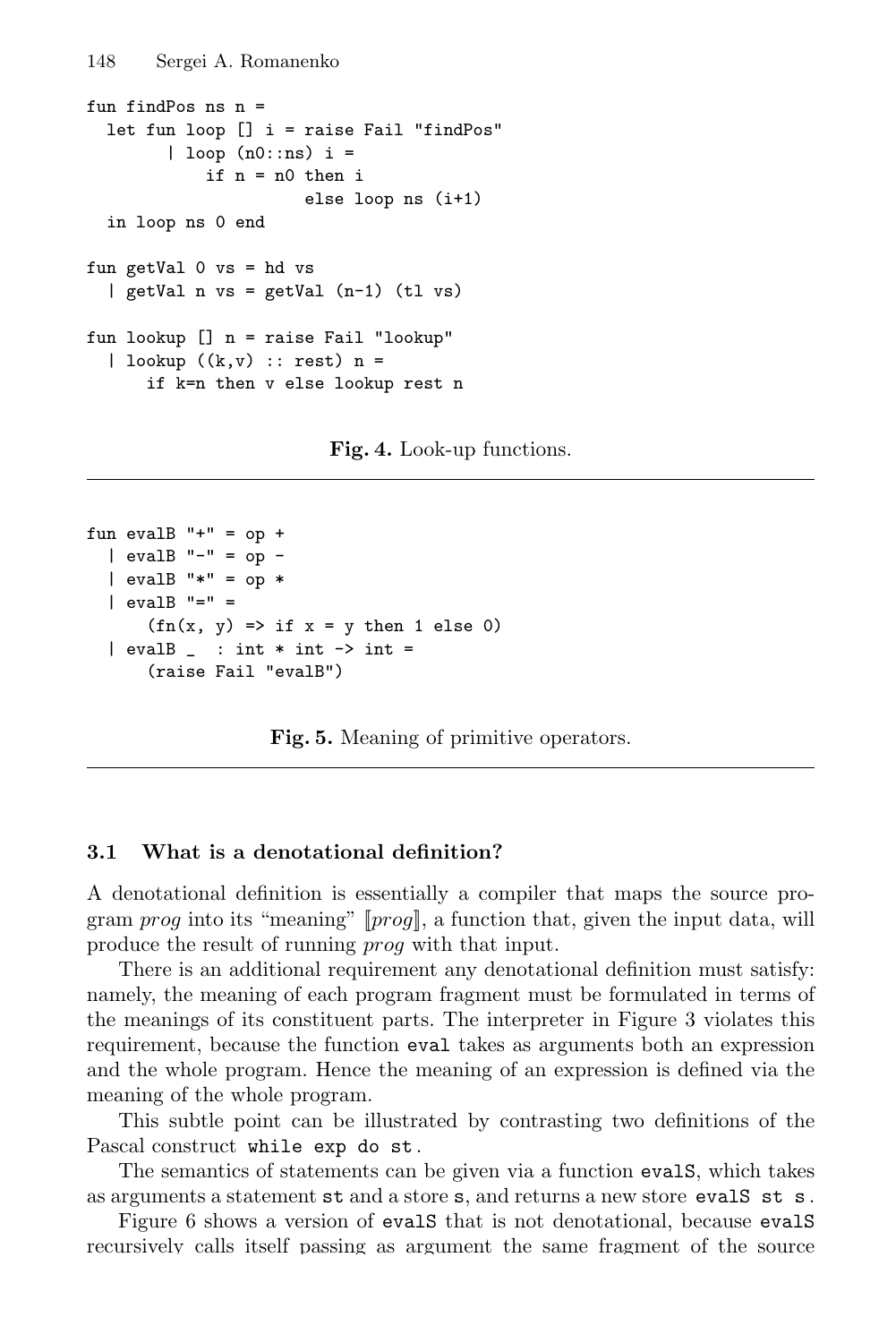```
fun evalS (WHILE(exp, st)) s =
      if evalE exp s then
        evalS(WHILE(exp, st))
               (evalS st s)
      else s
  | evalS (ASSIGN(id, exp)) s = ......
```
Fig. 6. An operational definition of the while loop.

```
fun evalS (WHILE(exp, st)) s =
      let fun loop s =
        if evalE exp s then
          loop(evalS st s)
        else s
      in loop s end
  \vert evalS (ASSIGN(id, exp)) s = ......
```
Fig. 7. A denotational definition of the while loop.

program: the whole construct while. This definition, however, can be "rectified" by introducing an auxiliary function loop (see Figure 7). Now the meaning of WHILE(exp, st) is expressed in terms of the meanings of exp and st!

#### 3.2 Turning the interpreter into a denotational definition

We may turn our interpreter into a denotational definition by replacing the parameter containing the text of the program with a function environment  $\phi$ , mapping function names onto their meanings (see Figure 8). Hence, the meaning of an expression depends only upon the meanings of its constituent subexpressions (and is defined with respect to some function environment).

The only problem is how to find the function environment  $\phi$  corresponding to the whole program. If the denotational definition is written in a lazy programming language,  $\phi$  can be given a circular definition

```
val rec phi = \ldots phi \ldots
```
in which case phi will be found as the "least fixed point" of the above equation. But, if the denotational definition is to be written in a strict language (like SML), the right hand side of a recursive equation must be a  $\lambda$ -abstraction. This restriction will be satisfied, if we rewrite the equation as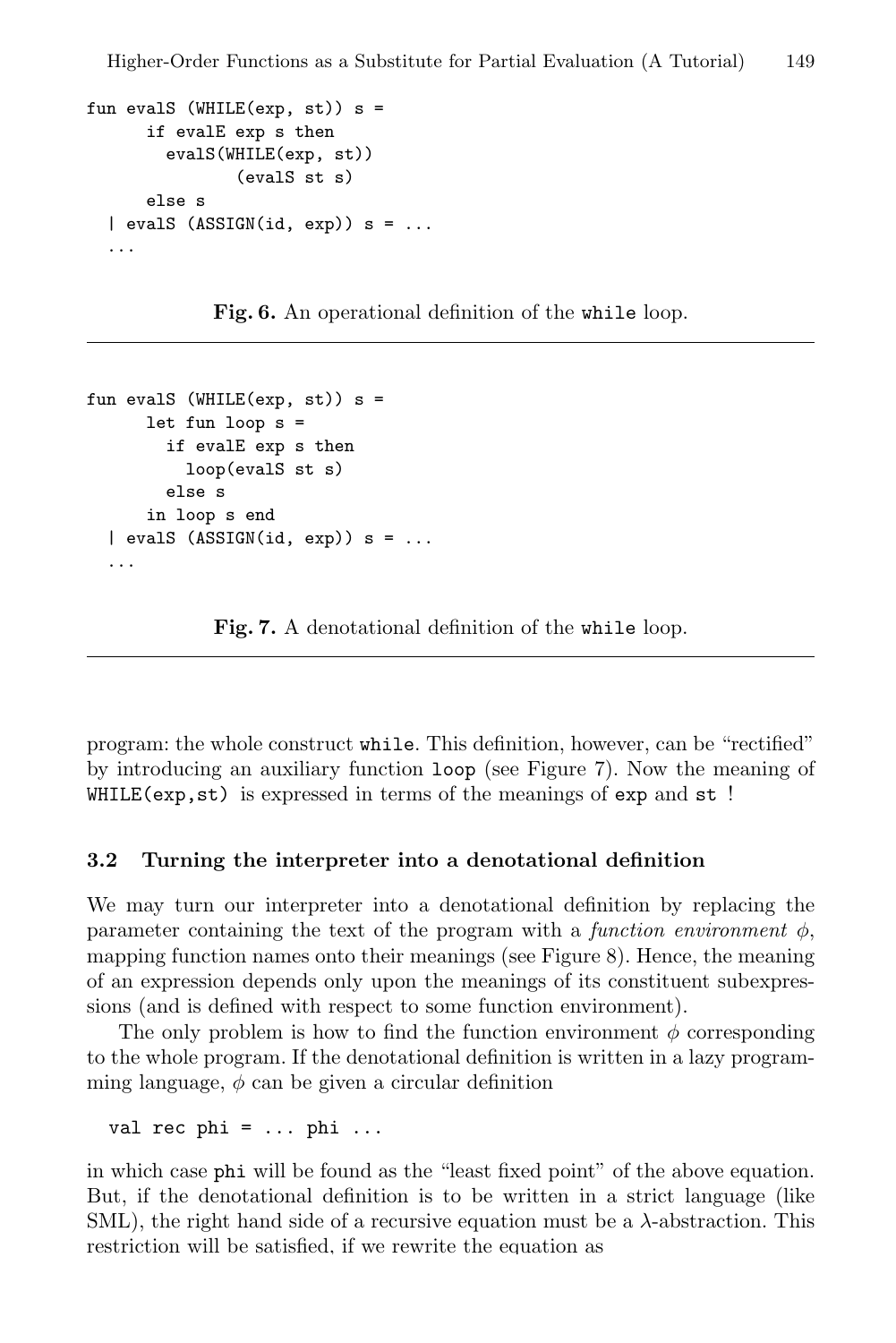```
fun eval phi ns exp vs =
  case exp of
    INT i \Rightarrow i| VAR n => getVal(findPos ns n) vs
  | BIN(name, e1, e2) =>
      (evalB name) (eval phi ns e1 vs,
                    eval phi ns e2 vs)
  | IF(e0, e1, e2) =>
      if eval phi ns e0 vs <> 0
      then eval phi ns e1 vs
      else eval phi ns e2 vs
  | CALL(fname, es) =>
      phi fname (evalArgs phi ns es vs)
and evalArgs phi ns es vs =
 map (fn e => eval phi ns e vs) es
fun run (prog : prog) =
  1e+fun phi fname =
      let val (ns, e) = lookup prog fname
      in eval phi ns e end
    val (, (ns0, 0)) = hd prog
  in eval phi ns0 e0 end
```
Fig. 8. Denotational definition.

fun phi fname =  $\dots$  phi  $\dots$ 

See the declaration of run in Figure 8 for technical details.

#### 3.3 Representing loops by cyclic data structures

The drawback of the denotational definition in Figure 8 is that, instead of representing the loops appearing in the source program by a cyclic data structure, we, first, replace it with a non-cyclic—but infinite—tree, and then unroll that tree incrementally.

However, we can represent the function environment as a finite graph by making use of some "imperative features" of Standard ML (see Figure 9).

The constructor ref creates "memory locations". When applied to a value  $v$ , it creates a new location, v being the initial contents of the location, and returns a reference to the location. The function ! , when applied to a reference, returns a copy of the contents of the corresponding location. The assignment  $E_1$ := $E_2$ evaluates  $E_1$ , which must return a reference to a location, and  $E_2$ . Then the contents of the location is replaced with the value returned by  $E_2$ .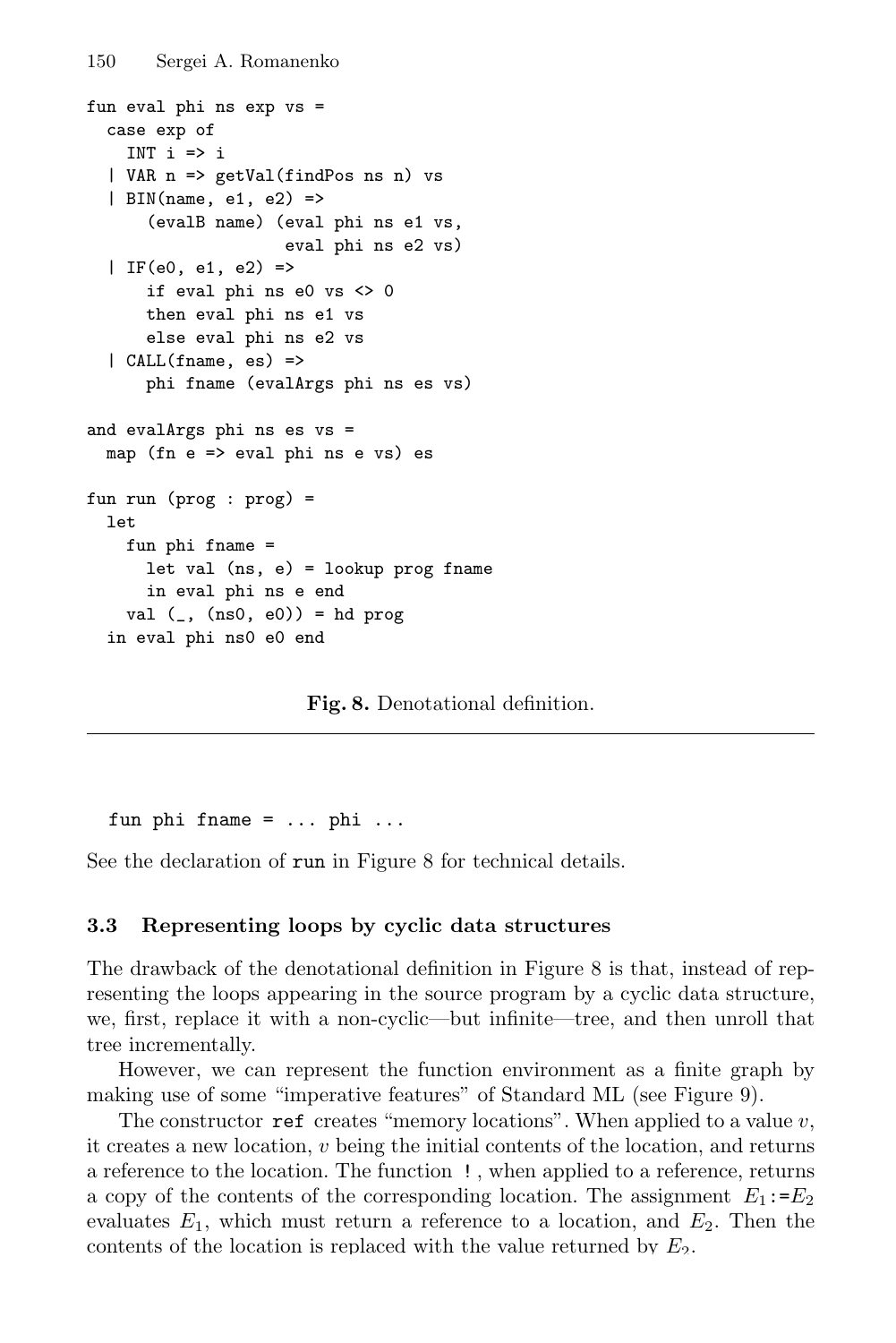```
fun eval phi ns exp vs =
  case exp of
    INT i \Rightarrow i| VAR n => getVal (findPos ns n) vs
  | BIN(name, e1, e2) =>
      (evalB name) (eval phi ns e1 vs,
                    eval phi ns e2 vs)
  | IF(e0, e1, e2) =>
      if eval phi ns e0 vs <> 0
      then eval phi ns e1 vs
      else eval phi ns e2 vs
  | CALL(fname, es) =>
      let val r = lookup phi fname
      in (!r) (evalArgs phi ns es vs) end
and evalArgs phi ns es vs =
  map (fn e => eval phi ns e vs) es
fun dummyEval (vs : int list) : int =
  raise Fail "dummyEval"
fun app f [] = ()| app f (x :: xs) =(f x : unit; app f xs)fun run (prog : prog) =
  let
    val phi =
      map (fn (n, _{\_}) => (n, ref dummyEval))
          prog
    val (, r0) = hd phi
  in
    app (fn (n, (ns, e)) =>
          (lookup phi n) := eval phi ns e)
        prog;
    I_{r0}end
```
Fig. 9. Using references to represent cycles in the call graph.

The function run builds the environment phi by creating a separate location for each function definition and associating the function's name with the location. Then the location is assigned the meaning of the function definition.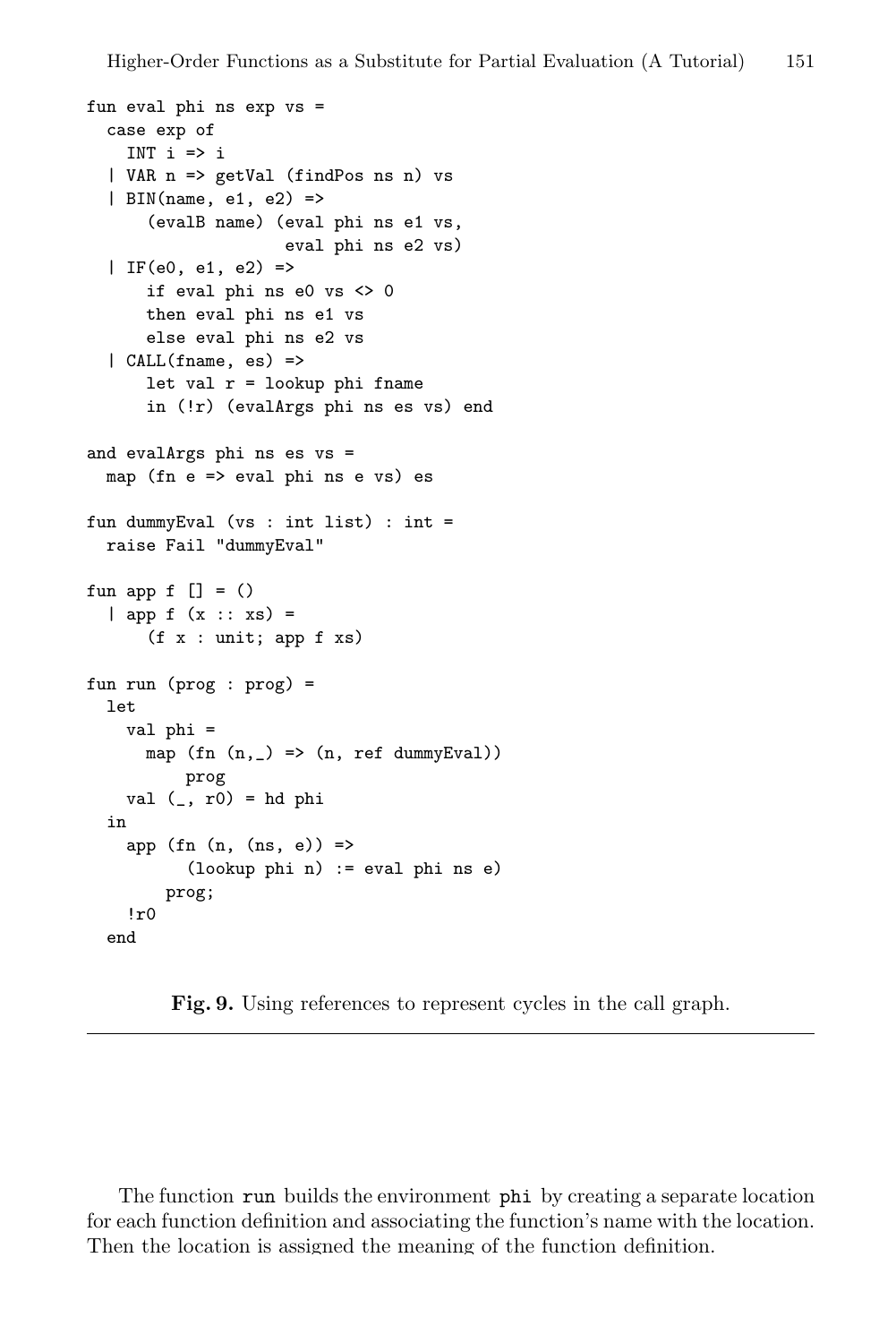## 4 Separating binding times

### 4.1 Being denotational is not enough

Theoretically, the denotational definition in Figure 9 transforms a function into its meaning. But, if we examine it more closely, we can easily find out that it can hardly be called a "compiler": the function eval does not compute anything, before it has been given parameter vs, the values of variables.

One of the consequences is that, if the source program contains loops, the same subexpressions may be analyzed and "compiled" again and again.

We may however improve the definition, by applying a few techniques developed in the framework of lazy programming languages.

## 4.2 Binding times

When an expression like

 $(\text{fn } x \Rightarrow \text{fn } y \Rightarrow \text{fn } z \Rightarrow e)$ 

is applied, x is bound before y, which again is bound before z. According to [Hol90], we call the variables that are bound first early and the ones that are bound later *late*. The early variables will be said to be more *static* than the late ones, whereas the late variables will be said to be more dynamic than the earlier ones.

### 4.3 Lifting static subexpressions

Consider the declarations

val  $h = fn \times => fn \times => sin \times * cos \times$ val  $h' = h \ 0.1$ val  $v = h'$  1.0 + h' 2.0

When  $h'$  is declared, no real evaluation takes place, because the value of y is not known yet. Hence, sin 0.1 will be evaluated twice, when evaluating the declaration of v. This can be avoided if we rewrite the declaration of h in the following way:

```
val h = fn \times =>let val sin_x = sin xin fn y \Rightarrow \sin x * \cos y end
```
The transformation of that kind (see [Hol90]), when applied to a program in a lazy language is known as transforming the program to a "fully lazy form"<sup>1</sup>.

Now by lifting static subexpressions in the denotational definition of the while loop (shown in Figure 7), we can obtain an improved definition shown in Figure 10.

<sup>1</sup> Needless to say that in the case of a strict language such transformation may be unsafe, because it may change termination properties of the program. For example, if we replace sin x with monster x, where monster is an ill-behaved function, the evaluation of monster 0.1 may never terminate!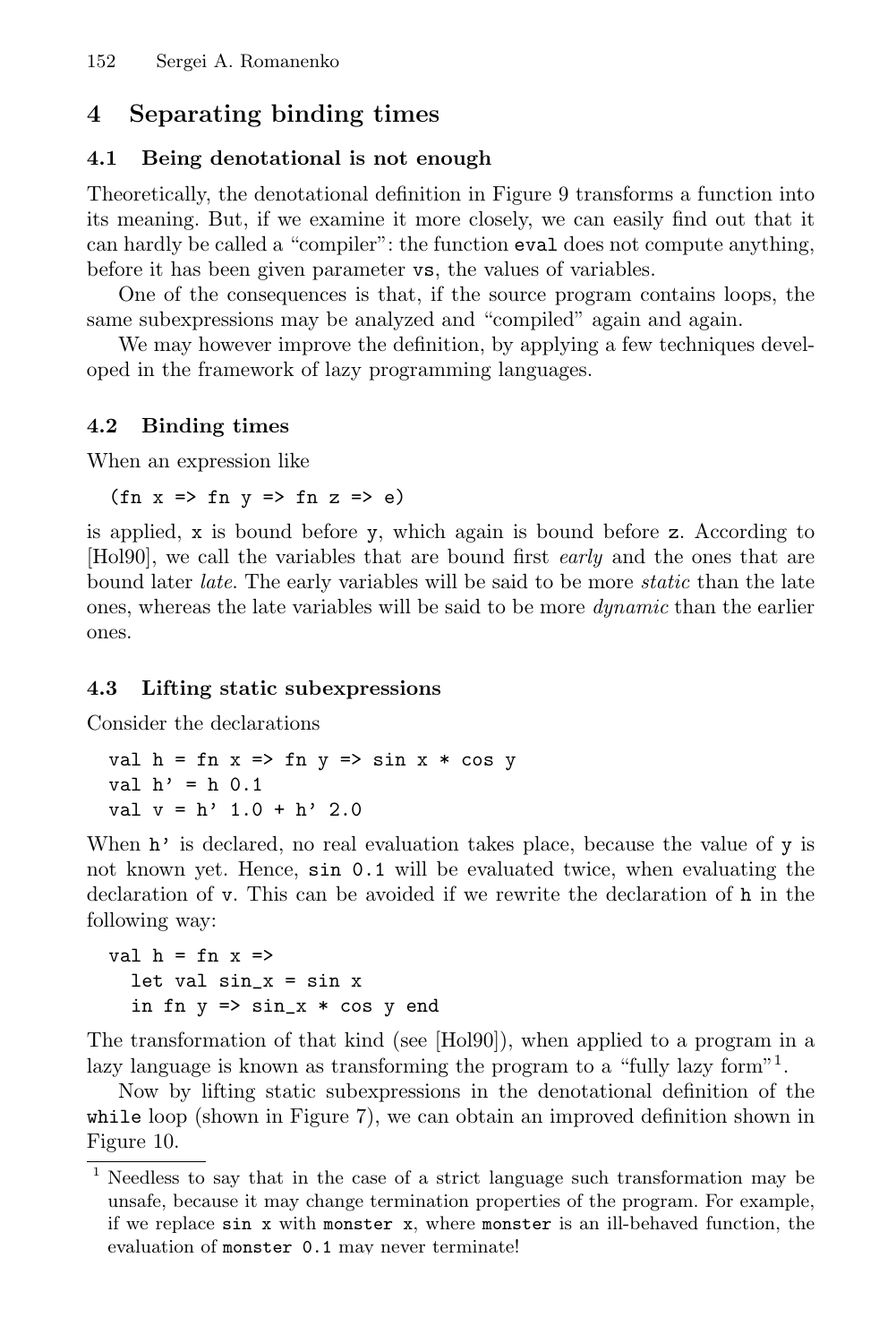```
fun evalS (WHILE(exp, st)) s =
      let
        val c1 = evalE exp
        val c2 = evalS st
        fun loop s =
          if c1 s then loop(c2 s)else s
      in loop s end
  \vert evalS (ASSIGN(id, exp)) s = ......
```
Fig. 10. The result of lifting static subexpressions in the definition of the while loop.

#### 4.4 Liberating control

Consider the expression

fn  $x \Rightarrow$  fn  $y \Rightarrow$ if  $(p \times)$  then  $(f \times y)$  else  $(g \times y)$ 

If we apply the transformation described above, we can avoid reevaluating  $(p \times x)$ :

```
fn x \Rightarrowlet val p_x = p_xin fn y \Rightarrowif p_x then (f \times y) else (g \times y)end
```
The question is whether  $f \times$  and  $g \times$  should be lifted too. If we lift both  $f \times$ and g x, this will result in unnecessary computation, because either the value of f x or g x will be thrown away. If e do not lift them, either f x or g x will be repeatedly reevaluated.

Another deficiency of the above solution is that the conditional remains inside the inner  $\lambda$ -abstraction. Hence, the choice between the two branches of the conditional is not made, until the value of y becomes known. (Despite the fact that the value of the test  $p \times s$  is evaluated as soon as the value of  $x$  has been supplied.)

Fortunately, this difficulty can be overcome by means of another trick: instead of lifting the test from within fn  $y \Rightarrow ...$ , we can push fn  $y \Rightarrow$  over if p x into the branches of the conditional!

Thus the expression can be rewritten as:

```
fn x \Rightarrowif p x then
      fn y \Rightarrow (f \times y)
```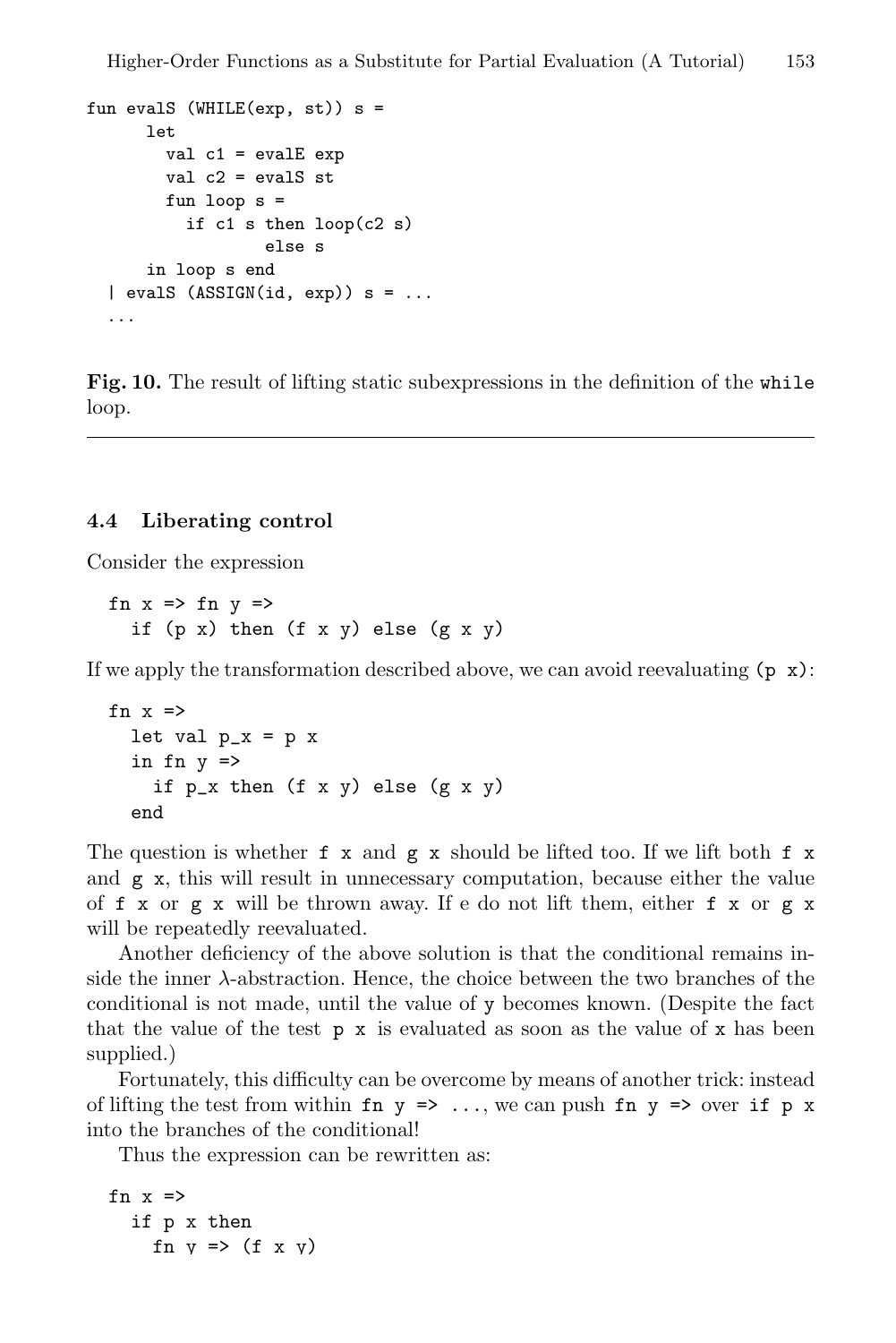else fn  $y \Rightarrow (gx \ y)$ 

and then as

```
fn x \Rightarrowif p x then
     let val f_x = f xin (fn y \Rightarrow f_x y) end
  else
     let val g_x = g_xin (fn y \Rightarrow g_x y) end
```
which enables us to avoid unnecessary as well as repeated evaluation<sup>2</sup>.

Similarly,  $\mathbf{f}$   $\mathbf{v}$  => can be pushed into other control constructs, containing conditional branches. For example,

```
fn x \Rightarrow fn y \Rightarrowcase f x of
            A \Rightarrow g x y| B \Rightarrow h x ycan be rewritten as
   fn x =case f x of
            A \Rightarrow fn y \Rightarrow g x y| B \Rightarrow fin v \Rightarrow h x v
```
and then as

```
fn x \Rightarrowcase f x of
        A \Rightarrow let val g_x = g_xin fn y \Rightarrow g_x y end
      | B \rightleftharpoons let val h_x = h_xin fn y \Rightarrow h_x y end
```
The above transformation is usually applied to programs written in a lazy language to achieve "improved full laziness" [Hol89,Hol90], but can also be applied to programs in a strict language. In the latter case, however, it may not preserve termination properties of the program (which is also true of the transformations performed by some automatic program specializers).

 $\overline{2}$  See, however, the previous footnote.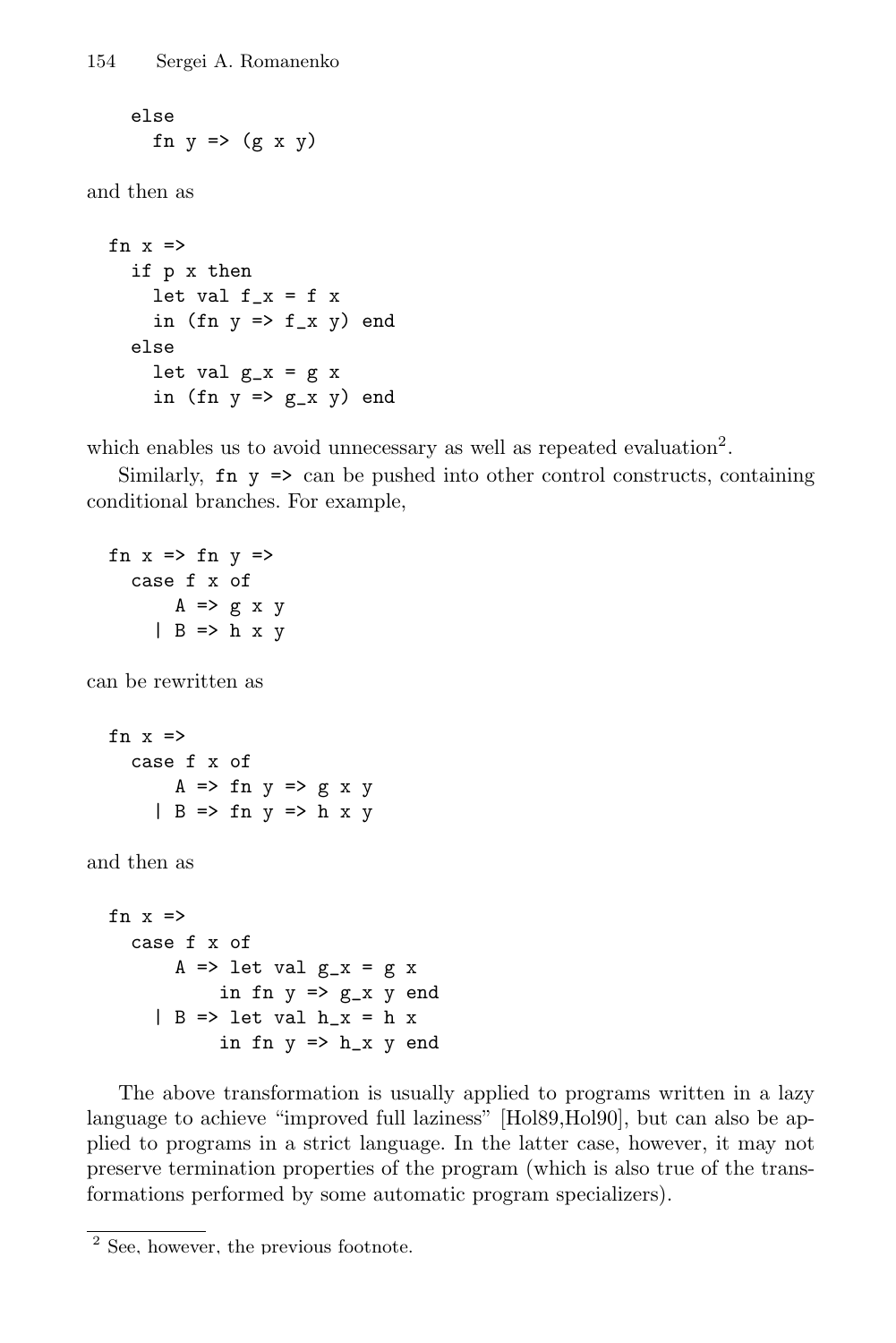#### 4.5 Separating binding times in the interpreter

Now let's return to the version of the interpreter in Figure 9, and try to separate the static computations, which depend only on the text of the source program, from the dynamic ones, which may also depend on the input data.

The function run is good enough already, and need not be revised. So let's consider the definition of the function eval. It has the form

```
fun eval phi ns exp vs =
     case exp of
       INT i \Rightarrow i...
   First of all, let's move vs to the right hand side:
  fun eval phi ns exp =
    fn vs \Rightarrowcase exp of
       INT i \Rightarrow i...
Now we can push \mathbf{f} n vs \Rightarrow into the case construct:
  fun eval phi ns exp =
     case exp of
       INT i \Rightarrow (fn vs => i)
```
so that the right hand side of each match rule begins with fn vs =>, and can be transformed further, independently from the other right hand sides.

The final result of the transformations is shown in Figure 11. In the case of the rules corresponding to INT, BIN, and IF, the transformation is straightforward: we just lift static subexpressions. In the case of VAR, the right hand side takes the form

```
fn vs => getVal (findPos ns n) vs
```
and we can perform  $\eta$ -reduction

```
getVal (findPos ns n)
```
...

Then we have to improve the definition of getVal. Again, this can be done by moving vs to the right hand sides, and by applying  $\eta$ -reductions and lifting static subexpressions. The revised version of getVal is shown in Figure 11 under the name getVal'.

By the way, we could also circumvent the explicit lifting of static subexpressions, by formulating the definition of getVal in terms of the infix operation o, the composition of functions:

```
fun getVal' 0 = hd| getVal' n = getVal' (n-1) o tl
```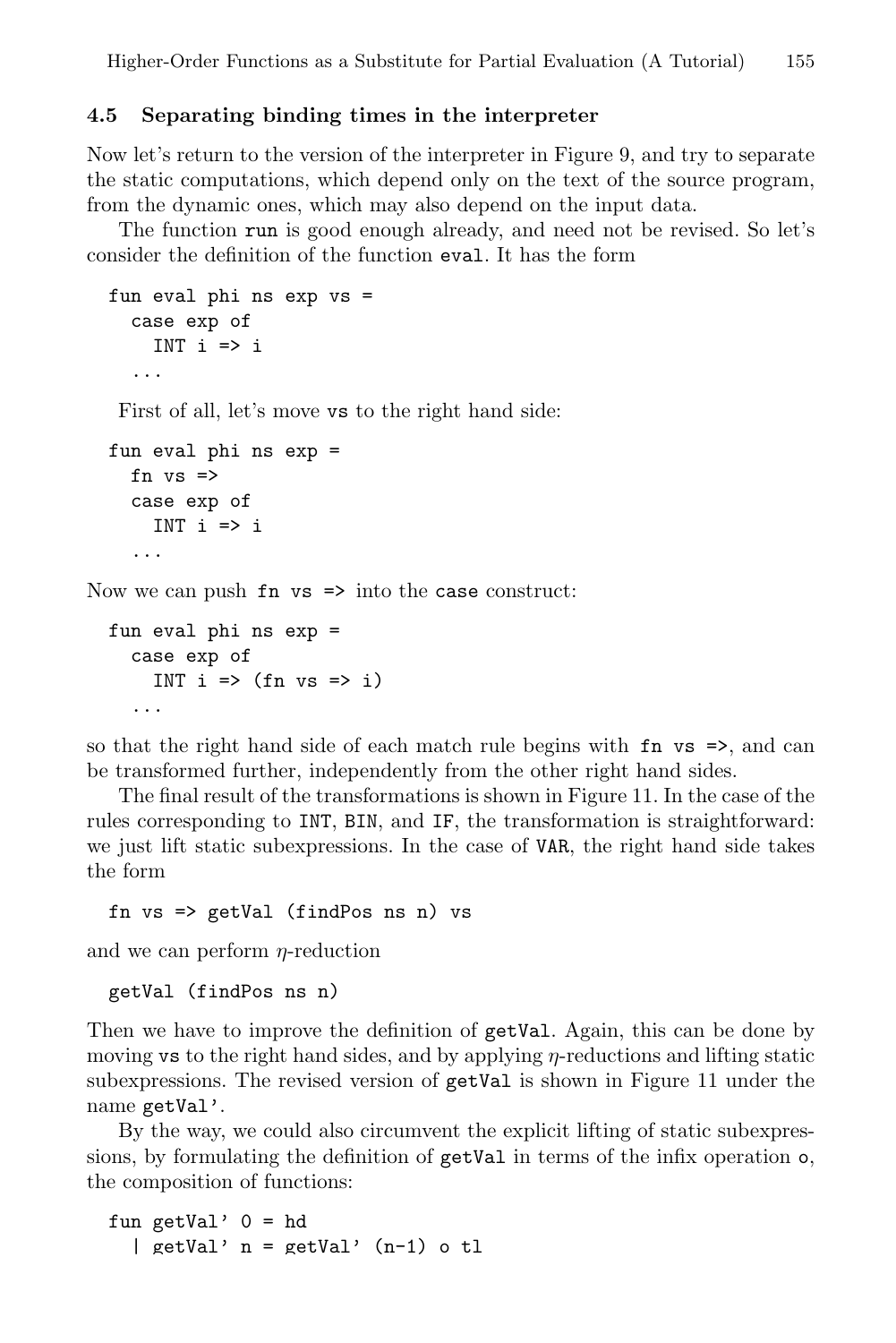```
156 Sergei A. Romanenko
fun getVal' 0 = hd| getVal' n =let val sel = getVal' (n-1)
      in fn vs => sel (tl vs) end
fun eval phi ns exp =
  case exp of
    INT i \Rightarrow (fn vs \Rightarrow i)
  | VAR n =>
      getVal'(findPos ns n)
  | BIN(name, e1, e2) =>
      let val b = evalB name
          val c1 = eval phi ns e1
          val c2 = eval phi ns e2
      in (fn vs \Rightarrow b (c1 vs, c2 vs)) end
  | IF(e0, e1, e2) =>
      let val c0 = eval phi ns e0val c1 = eval phi ns e1
          val c2 = eval phi ns e2
      in fn vs \Rightarrowif c0 vs <> 0 then c1 vs
                           else c2 vs
      end
```
val  $r =$  lookup phi fname val c = evalArgs phi ns es in fn  $vs \Rightarrow (!r)$  (c  $vs)$  end

and evalArgs phi ns  $[] = (fn vs => [])$ | evalArgs phi ns (e :: es) =

| CALL(fname, es) =>

let

```
let val c' = eval phi ns e
   val c' = evalArgs phi ns es
in fn vs => c' vs :: c'' vs end
       Fig. 11. The result of lifting static subexpressions.
```
This solution appears to be more elegant, but finding it requires more "insight". (Besides, it is less efficient.)

Now let's consider the right hand side of the rule corresponding to CALL.

```
fn vs =let val r = lookup phi fname
  in (!r) (evalArgs phi ns es vs) end
```
Here the subexpressions lookup phi fname and evalArgs phi ns es are static, and we just lift them out of the  $\lambda$ -abstraction.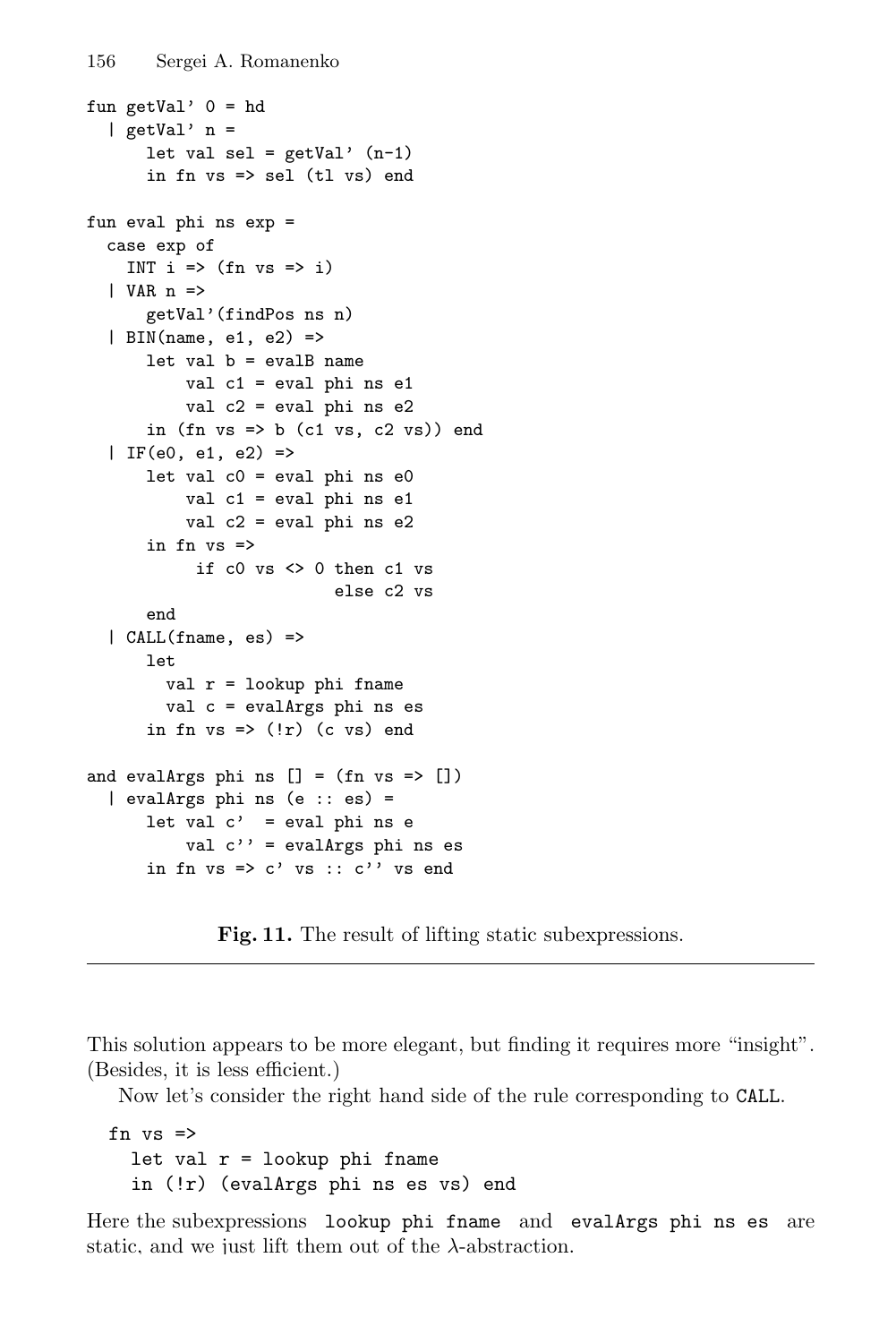Finally, we have to transform the definition of evalArgs, which can be done in two steps. First, we can replace the call to the higher-order function map with explicit recursion:

```
and evalArgs phi ns [] vs = []
  | evalArgs phi ns (e :: es) vs =
      eval phi ns e vs ::
        evalArgs phi ns es vs
```
After that the techniques described above become applicable.

In the end, we come to the definition of run in Figure 11, which "compiles" the source program into a composition of  $\lambda$ -abstractions, representing the meaning of the source program. Since the revised run examines a fragment of the source program no more than once, it is much closer to a compiler, than to an interpreter.

## 5 Higher-order functions with separated binding times

When separating binding times in our example interpreter, we had to replace a call to the "general-puprose" functional map with explicit recursion. This is evidently against the spirit of the "high-order" programming, for the possibility to use functionals is one of its main attractive features.

#### 5.1 Separating for free!

Holst and Hughes [HH90] suggest that binding times should be separated by applying commutative-like laws, which can be derived from the types of polymorphic functions using the "free-theorem" approach [Wad89].

In our case a suitable law is

map  $(d \circ s)$  xs = map  $d$  (map s xs)

because, if s and xs are static subexpressions, and d a dynamic one, then map s xs is a static subexpresion, which can be subsequently lifted out of the dynamic context.

In the interpreter in Figure 9, the expression

map (fn e => eval phi ns e vs) es

can be transformed into

map ((fn c => c vs) o (eval phi ns)) es

and then into

map (fn  $c \Rightarrow c \text{ vs.}$ ) (map (eval phi ns) es)

Now the subexpression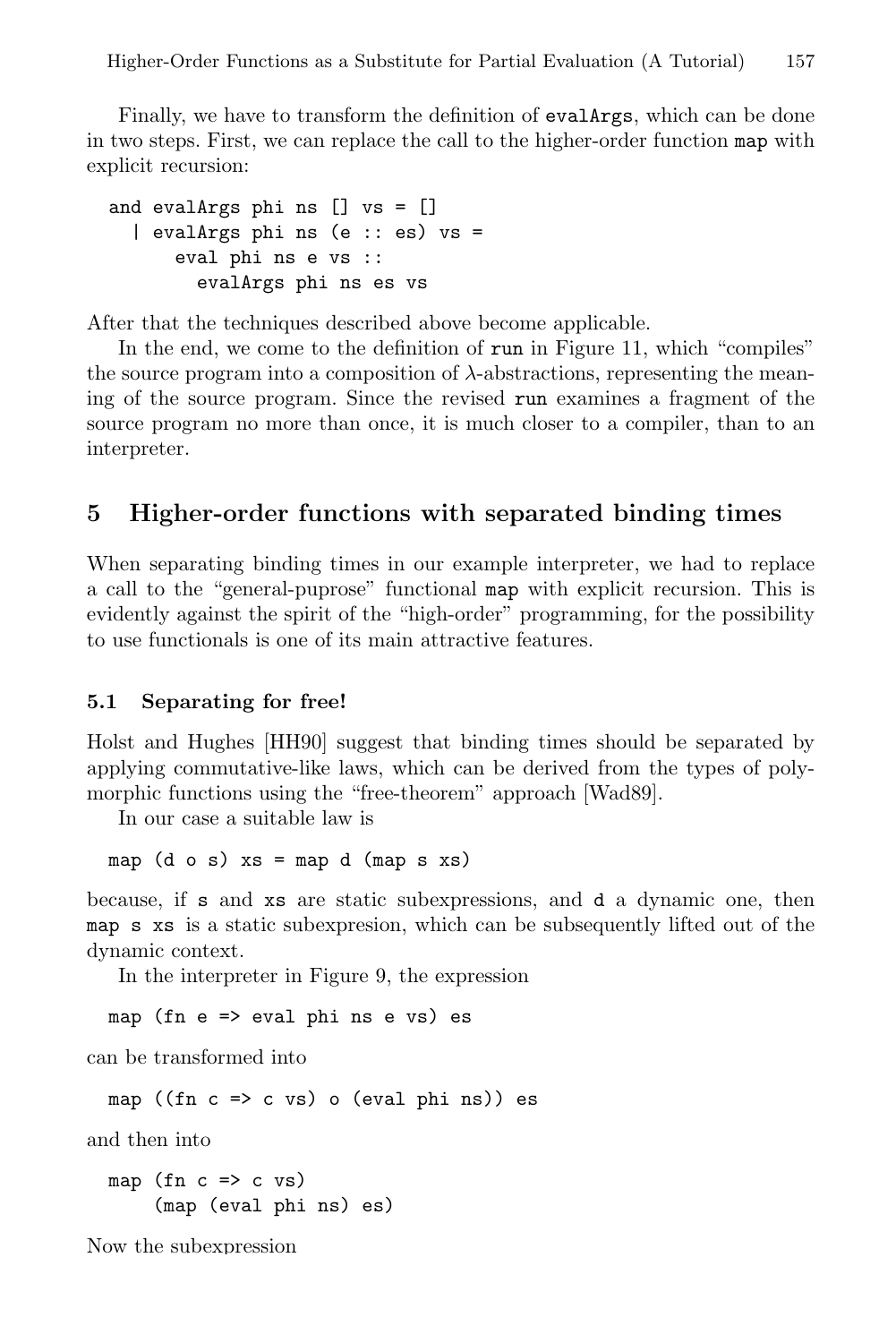(map (eval phi ns) es)

is purely static, and can be lifted out.

A drawback of the above solution is that an intermediate list of pre-computed functions has to be generated. Then this list will be repeatedly interpreted by the outer call to map. Note that the length of the intermediate list is statically determined by the list es, but the outer map makes no use of that fact.

#### 5.2 Specialized general-purpose functionals

It seems that the weakness of the "free-theorem" approach is that the solution has to be expressed in terms of the functionals that are already present in the program being transformed. But, as shown by Holst and Gomard [HG91], it is possible to eat the cake and have it too: namely, to let functionals express recursion in the transformed program without introducing intermediate data structures. This can be achieved by introducing transformed versions of functionals.

Let's return to the expression

map d (map s xs)

The difficulty here is that we can't combine two occurrences of map into a single static expression. To achieve that, we need to swap the arguments of the outer map. So, let's introduce a new function

fun map'  $xs f = map f xs$ 

Now we can rewrite map  $d$  (map s xs) as map' (map s xs) d, and the subexpression map' (map s xs) becomes purely static! Unfortunately, our joy is somewhat premature, because  $map'$  as defined above will not do anything, before it has been given both arguments. We can however develop a better definition for map', that will start to work as soon as it is given only the first argument.

First, let's write down an explicit recursive definition of map':

```
fun map' xs f = []\lceil map' (x :: xs) f =
       f \times :: map' \times s f
```
Now we can apply the standard techniques described in Section 4: f should be rearranged to the right hand sides, and the static subexpressions lifted. The result is

```
fun map' xs = (fn f \Rightarrow [])| map' (x :: xs) =
       let val c = map' xs
       in fn f \Rightarrow f x :: c f end
```
Now the expression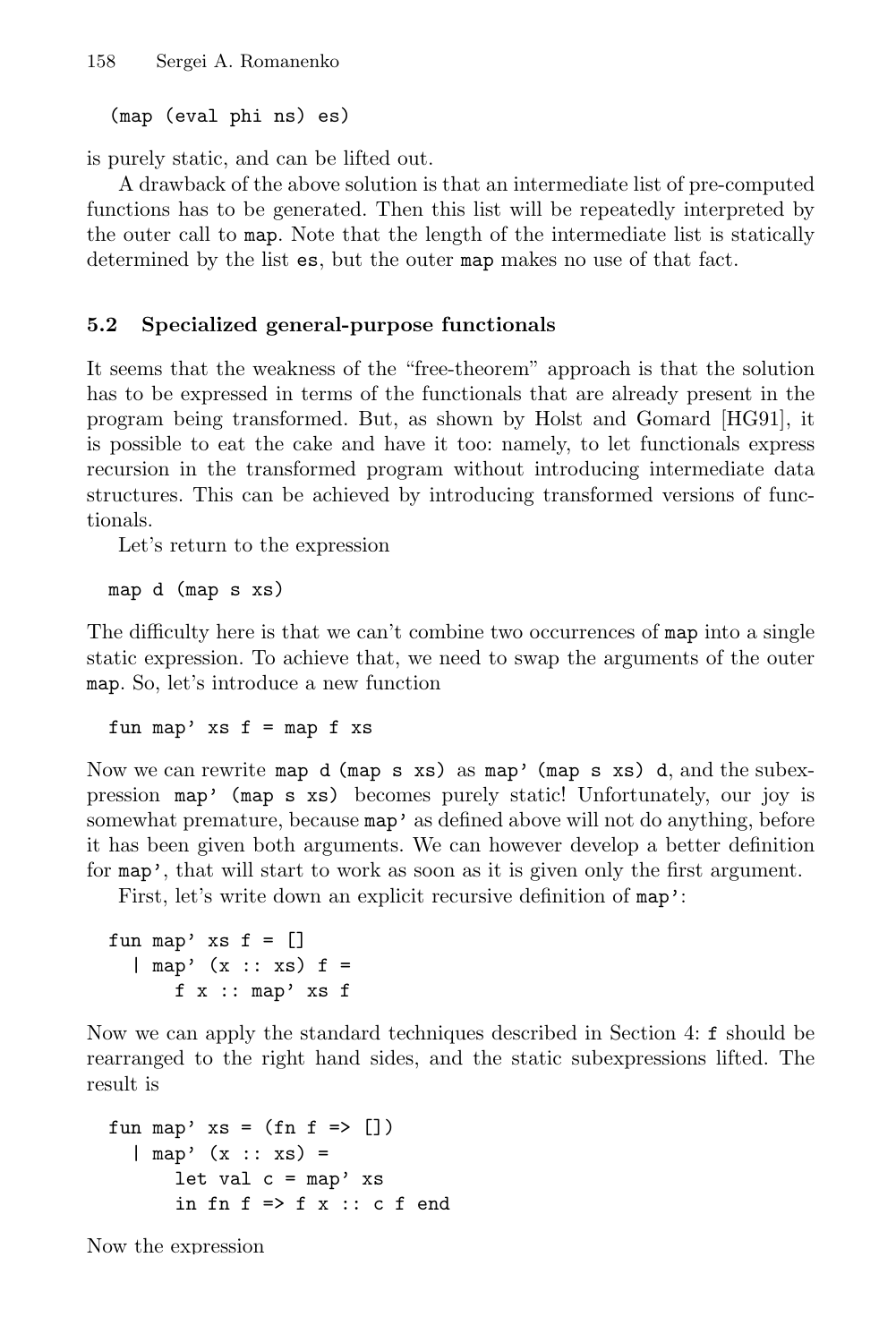```
map (fn c \Rightarrow c \text{ vs.})
      (map (eval phi ns) es)
```
can be transformed into

```
map' (map (eval phi ns) es)
        (\text{fn } c \Rightarrow c \text{ vs})
```
where map' (map (eval phi ns) es) is static.

This solution is not perfect, however: the intermediate list of functions will still be generated by the inner map and immediately consumed by the outer map' $^3$ .

This is due to the generality of map', which is excessive in our particular case. After all, our goal was to separate binding times in map  $(d \circ s)$  xs, and the decision to reduce this expression to map d (map s xs) seems to be justified by nothing, except for our "insight" and voluntarism.

A more straightforward approach is to introduce a specialized functional

fun map\_dos s  $xs$  d = map (d o s)  $xs$ 

whose direct definition is

fun map\_dos s  $[] d = []$  $\ln \text{map\_dos} s (x :: xs) d =$ d (s x) :: map\_dos s xs d

which, upon separating binding times, takes the form

```
fun map_dos s [] = (fn d => []\ln n = \text{dors } s(x : x s) =let val x1 = s xval x2 = map\_dos s xsin fn d \Rightarrow d \times 1 :: x2 d end
```
Now the expression

map ((fn  $c \Rightarrow c$  vs) o (eval phi ns)) es

can be rewritten as

map\_dos (eval phi ns) es (fn c => c vs)

A minor deficiency of that definition is that a strange auxiliary function  $f_n$  c  $\Rightarrow$  c vs has had to be introduced. This can be rectified, if we return to the initial expression

map (fn e => eval phi ns e vs) es

which is a special case of

<sup>&</sup>lt;sup>3</sup> Unlike the previous solution, this list will be consumed only once, at "compile-time", rather than each time the value of vs is supplied.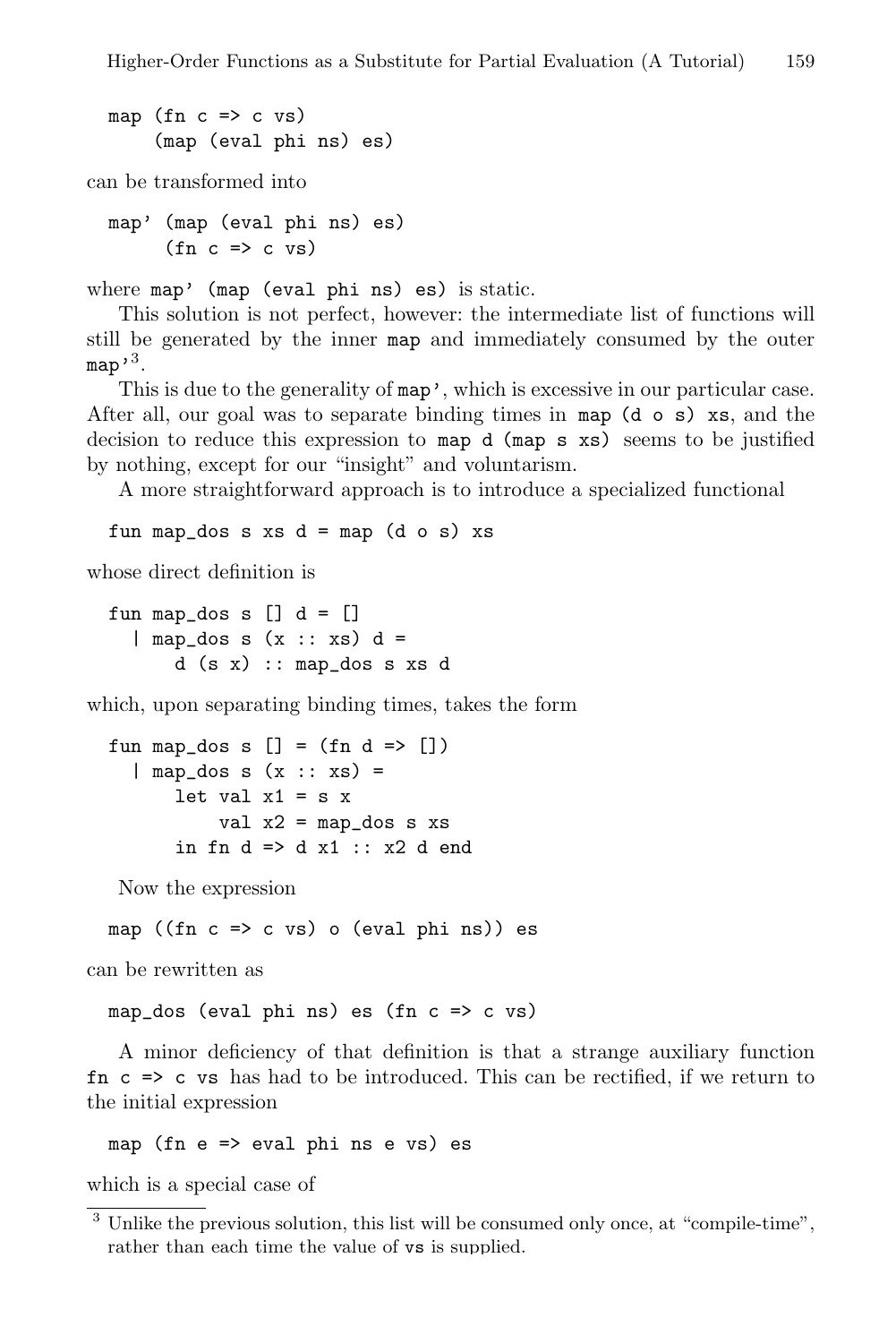map (fn  $x \Rightarrow s \times d$ ) xs

Thus let's introduce the functional

fun map\_sxd s  $xs$  d = map (fn  $x \Rightarrow s \times d$ ) xs

Defining it in terms of explicit recursion

fun map\_sxd s  $[] d = []$  $\ln \text{map\_sxd s}$  (x :: xs) d = s x d :: map\_sxd s xs d

and separating binding times, we obtain

fun map\_sxd s  $[] = (fn d => [])$  $\ln m = s \times d$  s  $(x : x s) =$ let val  $c1 = s x$ val  $c2 = map\_sxd s xs$ in fn  $d \Rightarrow c1 d :: c2 d$  end

Now the expression

map (fn e => eval phi ns e vs) es

can be rewritten as

map\_sxd (eval phi ns) es vs

#### 5.3 Static values under dynamic control

Consider the expression

fn  $s \Rightarrow fn \ d \Rightarrow s$  (if d then 1 else 2)

in which the test in the conditional is dynamic, whereas both its branches are static. Hence, the choice between the two branches cannot be made until the value of d becomes known, for which reason the application of s gets delayed too.

Nevertheless, if we push s into the conditional

fn  $s \Rightarrow$  fn  $d \Rightarrow$  if d then  $s$  1 else  $s$  2

the applications of s become static, so that they can be lifted out of  $fn \, d \geq$ :

fn  $s \Rightarrow$ let val  $x1 = s 1$  and  $x2 = s 2$ in fn  $d \Rightarrow$  if d then  $x1$  else  $x2$  end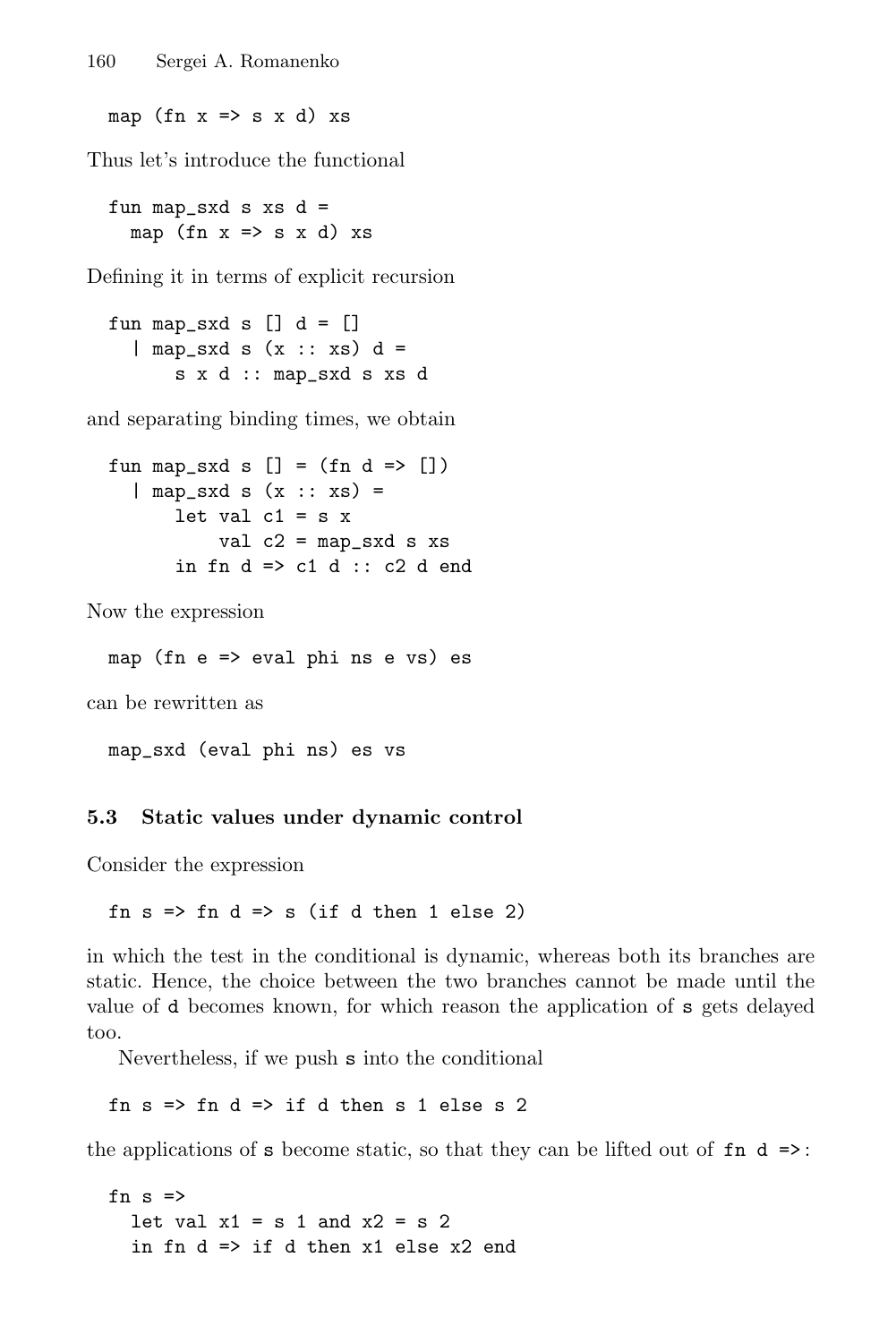This works fine, if a static function s is immediately applied to a dynamic conditional, but s may be applied to a function call s (f d) , where the body of the definition of f is known to contain dynamic conditionals with static branches. In this case we need a trick to propagate the application of s to the static values.

This trick may consist in rewriting the function f in *continuation-passing* style, or CPS [HG91]. Namely,  $f$  is replaced with  $f'$ , its version in CPS, such that  $s(f d) = f' s d$ .

For example, let's consider the function lookup in Figure 4, and the expression

s (lookup kvs d)

where s and kvs are static, and d dynamic. Since the definition of lookup contains a conditional with a dynamic test

if k=n then v else lookup rest n

the result of the function is dynamic too. However, if we rewrite the definition of lookup in CPS

```
fun lookup' c [] n =
      c (raise Fail "lookup")
  | lookup' c ((k, v) :: rest) n =if k=n then c v
            else lookup' c rest n
```
and separate binding times

```
fun lookup' c [] =fn n => c (raise Fail "lookup")
  | lookup' c ((k,v) :: rest) =
      let val x1 = c v
          val x2 = lookup' c rest
      in
        fn n \Rightarrowif k=n then x1 else x2 n
      end
```
the expression  $s$  (lookup kvs d) can be rewritten as lookup's kvs d, where the subexpression lookup' s kvs is purely static.

## 6 Conclusions

If we write language definitions in a first-order language, we badly need a partial evaluator in order to remove the overhead introduced by the interpretation. But, if our language provides functions as first-class values, an interpreter can be relatively easily rewritten in such a way that it becomes more similar to a compiler, rather than to an interpreter.

The language in which the interpreters are written need not be a lazy one, but, if the language is strict, some attention should be paid by the programmer to preserving termination properties of the program being transformed.